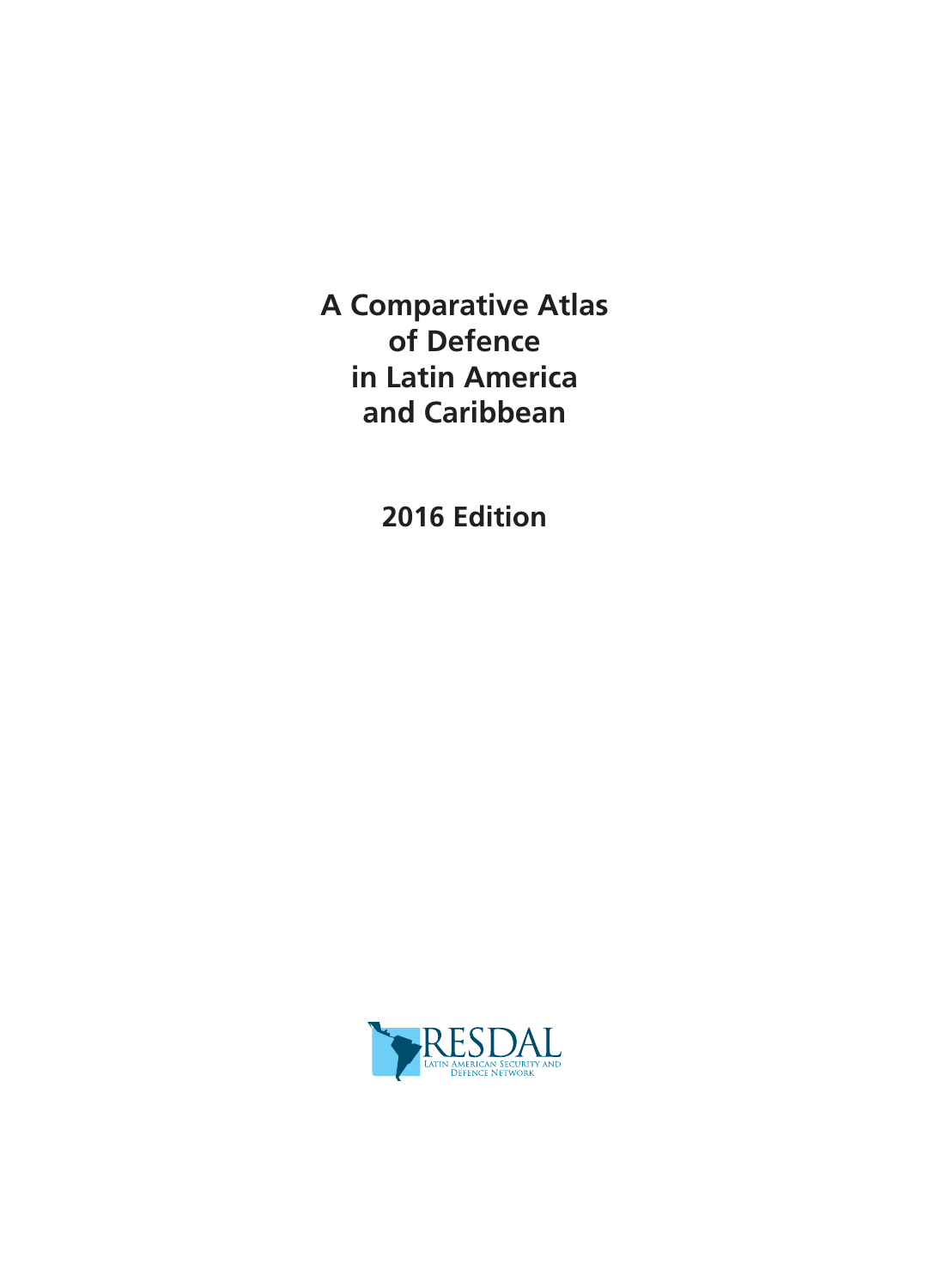### Donadio, Marcela A Comparative Atlas of Defence in Latin America and Caribbean : 2016 edition / Marcela Donadio ; Samanta Kussrow. - 1a ed. - Ciudad Autónoma de Buenos Aires: RESDAL, 2016. 216 p. ; 30 x 21 cm. ISBN 978-987-4128-01-0 1. Cooperación Internacional. 2. Defensa. 3. Seguridad. I. Kussrow, Samanta II. Título CDD 327 ■ *Director* Marcela Donadio ■ *General Coordinator* Samanta Kussrow ■ *Electronic Edition* María Teresa Vera ■ *Reserchers* Rosario Rodríguez (gender) Paz Tibiletti (budget analysis) ■ *Assistants* Downloaded from RESDAL http://www.resdal.org Downloaded from RESDAL http://www.resdal.orgPaula Ocampos Rodrigo Andrés Sánchez ■ *Academic Advisor* Juan Rial ■ *Translation* LMP Language Services Technical editor: Liliana Medina del Pino ■ *Graphic Design* Rubén Longas ◆*RESDAL* Latin American Security and Defence Network http://www.resdal.org/ing/index.html https://www.facebook.com/resdal https://twitter.com/RESDAL\_ http://atlas.resdal.org

Executive Secretariat Güemes 4747 - 2° E Buenos Aires, Argentina Tel: (5411) 4371-3822 secretaria@resdal.org

#### ■ *Copyright RESDAL*

Deposit made according to copyright law Printed in Argentina

This publication received sponsoring from:



**National Endowment** for Democracy Supporting freedom around the world



THE REPUBLIC OF TRINIDAD AND TOBAGO Ministry of National Security

The views expressed in the articles of this publication are exclusive responsibility of the authors, not necessarily be shared by RESDAL.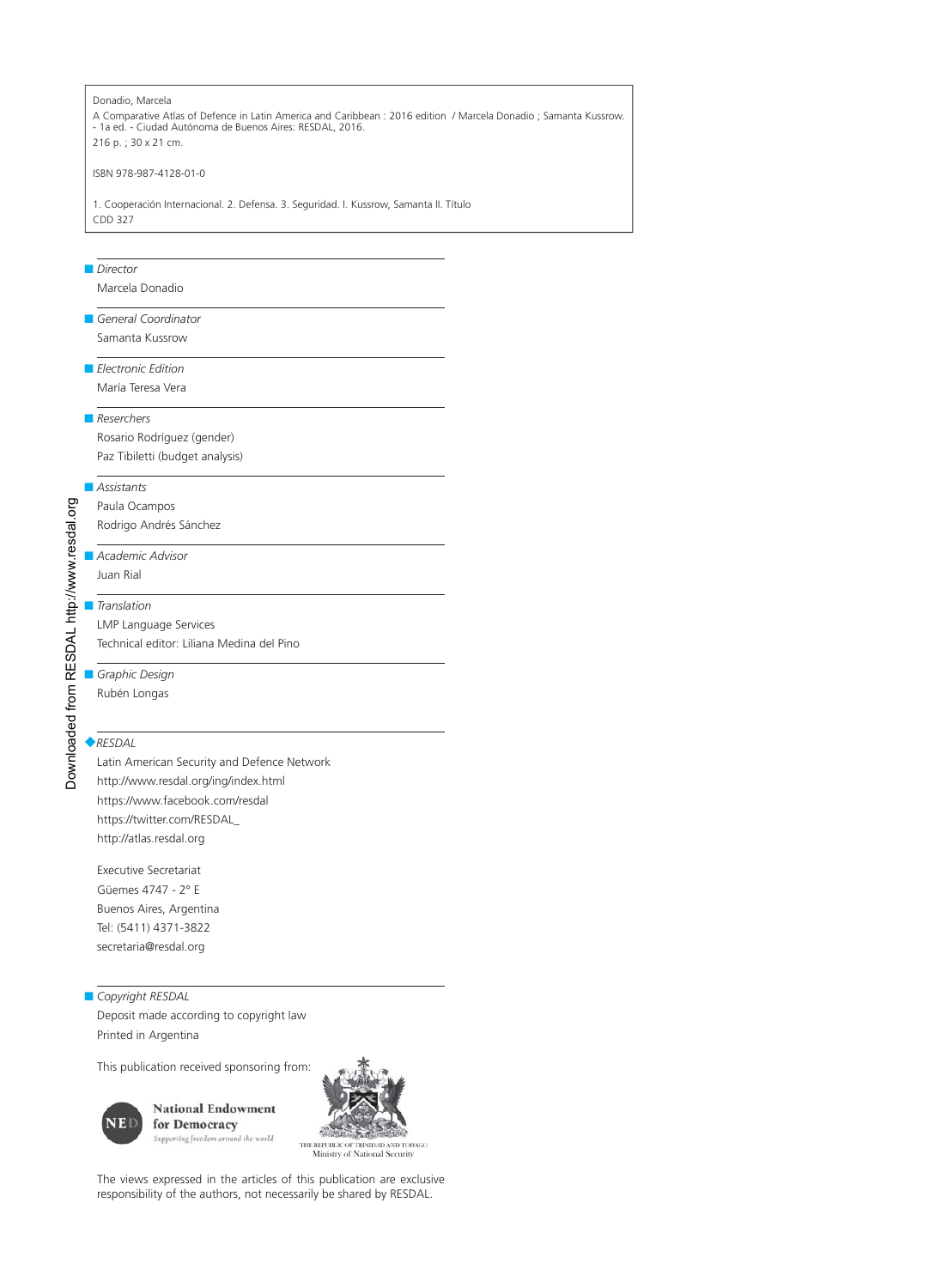| <b>Table of Contents</b>                                                                           |
|----------------------------------------------------------------------------------------------------|
|                                                                                                    |
|                                                                                                    |
| <b>LATIN AMERICAN REGION</b>                                                                       |
| The apocalyptic violence of the 20th and 21st centuries and military institutions  12<br>Juan Rial |
|                                                                                                    |
|                                                                                                    |
|                                                                                                    |
|                                                                                                    |
|                                                                                                    |
|                                                                                                    |
|                                                                                                    |
|                                                                                                    |
|                                                                                                    |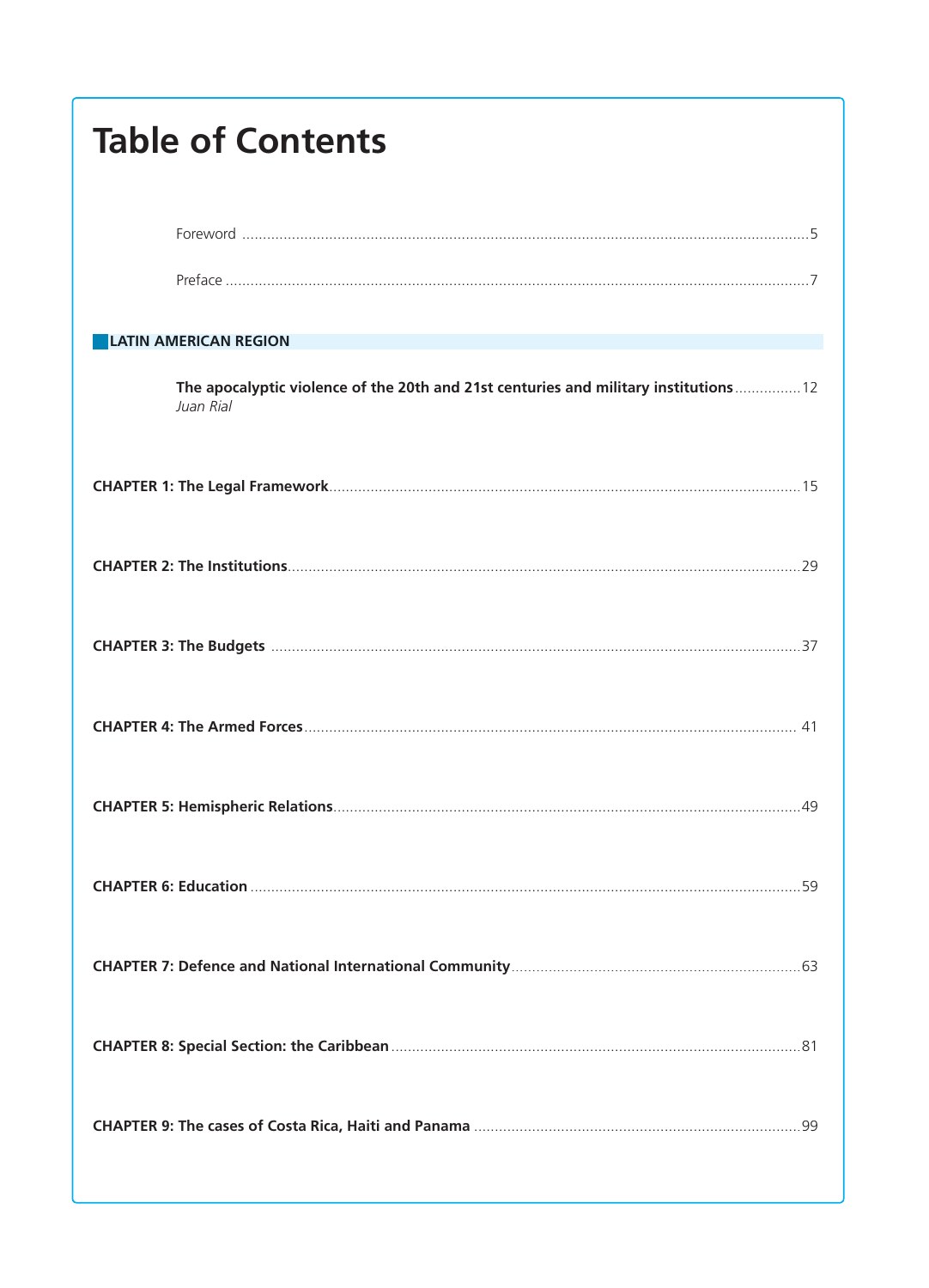### THE COUNTRIES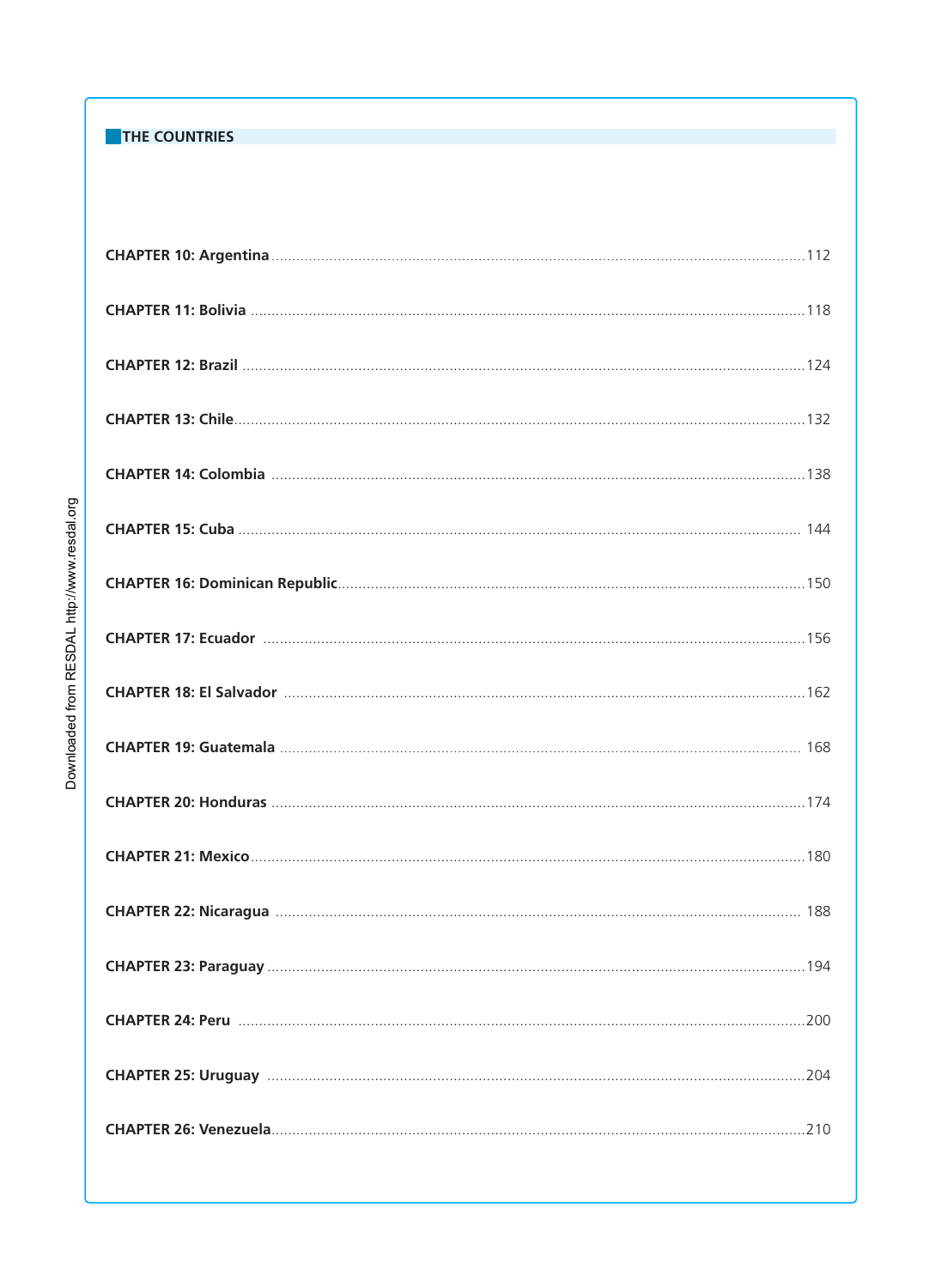## **Foreword**

**As Minister of National Security of the Re**public of Trinidad and Tobago and President of the XII Conference of Defence Ministers of the Americas, I am honoured to have the opportunity to contribute to the Foreword of RESDAL's 2016 Comparative Atlas. CDMA Member States subscribe to the principle of increased transparency in defence matters through exchanges of information, reporting on defence expenditures and by greater civil-military dialogue – the very result that RESDAL seeks to achieve via the Comparative Atlas. It is indeed a Herculean task to compile this important tool for research, planning and decision-making on defence institutions in Latin America and the Caribbean.

The launch of the 2016 Comparative Atlas at the XII CDMA aligns with the meeting's purpose, to foster the mutual knowledge and exchange of ideas and experiences on defence and security in the Americas.

The theme of the XII CDMA is "Strengthening Defence and Security Cooperation in the Hemisphere in an Increasingly Volatile Global Environment". It is the first time that the meeting is being convened in the Caribbean.

Our region is not a homogeneous one, particularly in terms of how defence and security are organised. Trinidad and Tobago, like other states in the region, does not possess a Ministry of Defence. The Ministry of National Security oversees all matters related to security and defence. As a small island state, Trinidad and Tobago knows too well the destabilising effect of crime and violence and transnational organised crime. We take seriously our responsibility for security matters in CARICOM, and we continue to take pride in our Defence Force in the execution of its traditional roles, and in its response to the changing international environment. This requires an expansion of these roles to support civil authorities and the adoption of a more collaborative approach with regional partners, notably, joint interdiction patrols with the police, responding in the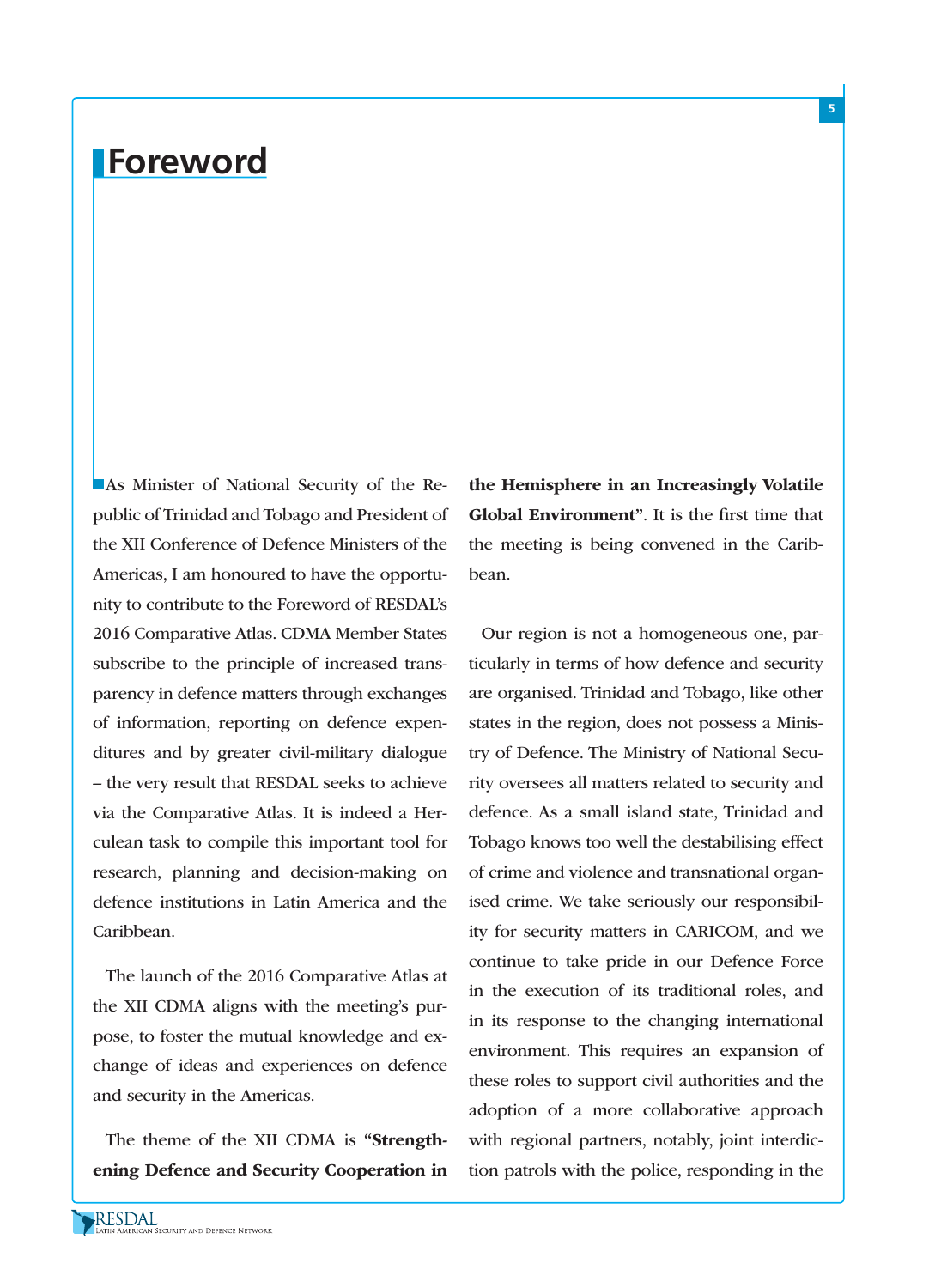aftermath of natural disasters, and the prevention of illicit trafficking. This convergence of defence and security was highlighted in the 2014 Comparative Atlas.

Notwithstanding the Hemisphere's advancements in defence and security, the Americas is the only region in the world that does not have a Hemispheric defence and security policy. This has not prevented security and defence forces in the Americas from recognising that cooperation is the only way to address the common threats facing our countries, which are unhindered by national borders. Mechanisms such as the OECS Regional Security System and the South American Defence Council, provide pockets of collective response to threats within the Hemisphere. The design of the respective security and defence architecture for the Cricket World Cup in the Caribbean (2007) and the Rio Olympic Games (2016), were premised on the recognition of a collaborative approach to securing major events.

International peace keeping missions such as MINUSTAH, training exercises such as FAHUM, and the specialised conferences of military institutions in the Americas, provide additional layers of cooperation among the armed forces in the Americas. Collaborative responses in the aftermath of natural disasters in our region, namely, Haiti (2010) following the earthquake, Grenada (Hurricane Ivan 2004), the recent earthquake in Ecuador, and many others, have operated without the cover of a formal coordinating mechanism.

It is with this in mind, that the Government of the Republic of Trinidad and Tobago advocates for the development of a Hemispheric security and defence cooperation policy, beginning with a collective disaster response mechanism to provide humanitarian emergency assistance. This will improve disaster response across the Americas and provide the basis for a more overarching policy. The XII CDMA is timely in providing a forum for such discussions to take place at the political level, which is necessary to legitimise this process.

The Comparative Atlas is also timely, as it will be a useful resource in the development of the cooperation policy. Its value in providing an overall picture of defence and security in the Hemisphere, and in identifying strengths and linkages in current arrangements, will redound to tangible advancements in the Hemispheric defence and security architecture.

The Government of the Republic of Trinidad and Tobago commends RESDAL's commitment towards greater collaboration and cooperation in the Hemisphere. I take this opportunity to express my sincere gratitude for the contributions of RESDAL to hemispheric defence and security and look forward to a successful XII CDMA

Major General (ret'd) the Honourable Edmund Dillon

Minister of National Security of Trinidad and Tobago President of the XII CDMA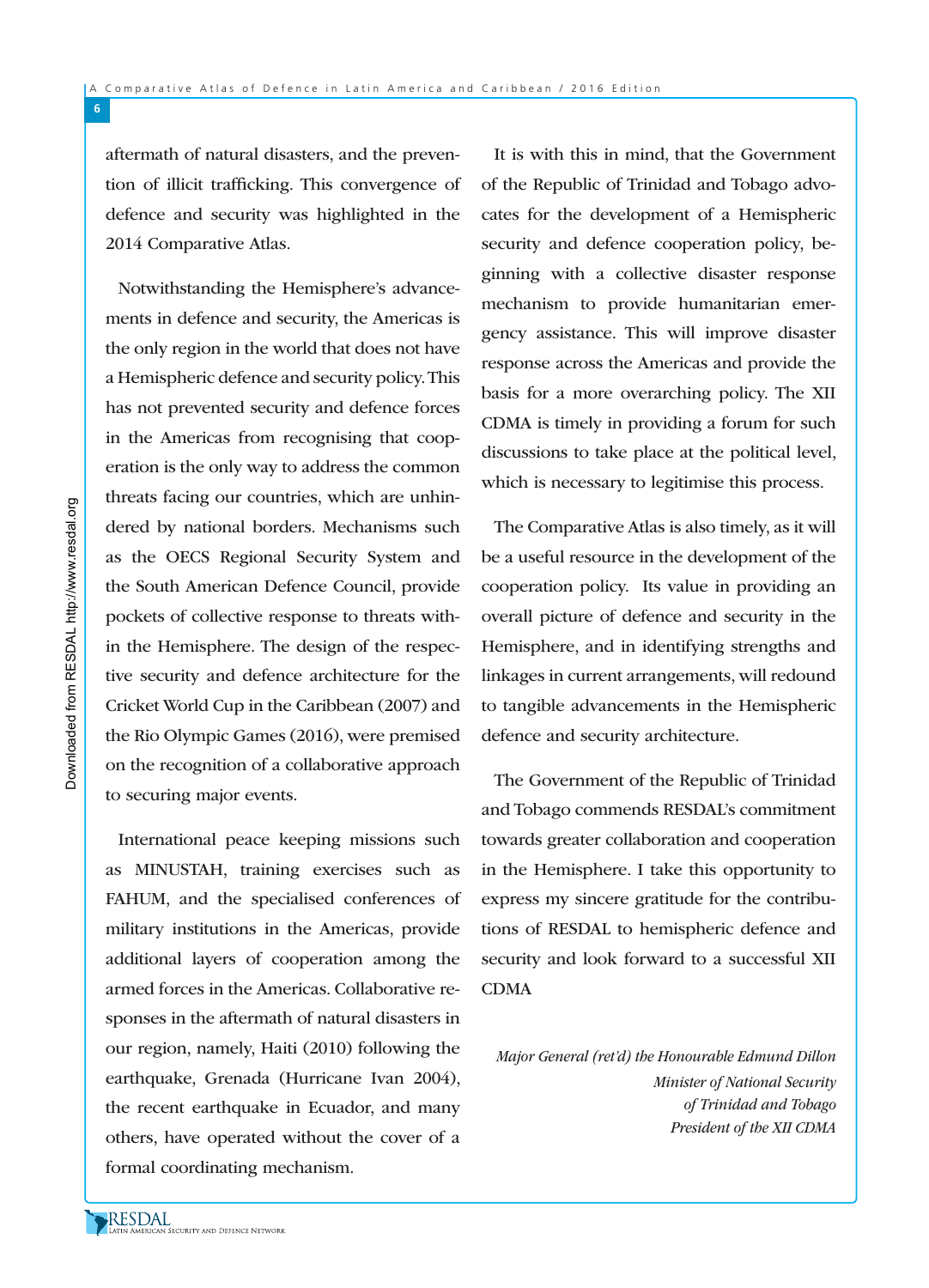# **Preface**

**In 2015, the Comparative Atlas of Defence** celebrated its 10 years of existence. Today, one year later, it is a pleasure for us to present the seventh edition of this publication, which has become the main source of data on defence matters in the region. Over 19,000 people downloaded the 2014 edition within the first week of publication, and there were more than half a million hits recorded on its pages in the first two months.

The publication was required in print format by the media, academia, ministries, armed forces, congresses, embassies, universities and think tanks, both at regional and international level. In 2015, the publication was taken as a model for replication by institutions in the Middle East, and an additional request for assistance was also made from Africa.

Such demand shows the legitimacy of the

source as well as a noteworthy fact: the interest in defence and relations in the region is still high, and what this publication has achieved in the region is admired by the rest of the world.

RESDAL is aware of such interest and of what the Comparative Atlas entails; as a result, it made the decision to undertake a new edition of this laborious endeavor, which has benefitted from the collaboration of many of you. We especially thank the Ministry of National Security of the Republic of Trinidad and Tobago for the financial support that made it possible for this edition to be available today, as well as for presenting it at the XII Conference of Ministers of Defence of the Americas hosted by such country.

This cooperation between governments and civil society, which gave way to the Compar-

RESDAL<br>Latin American Security and Defence Network